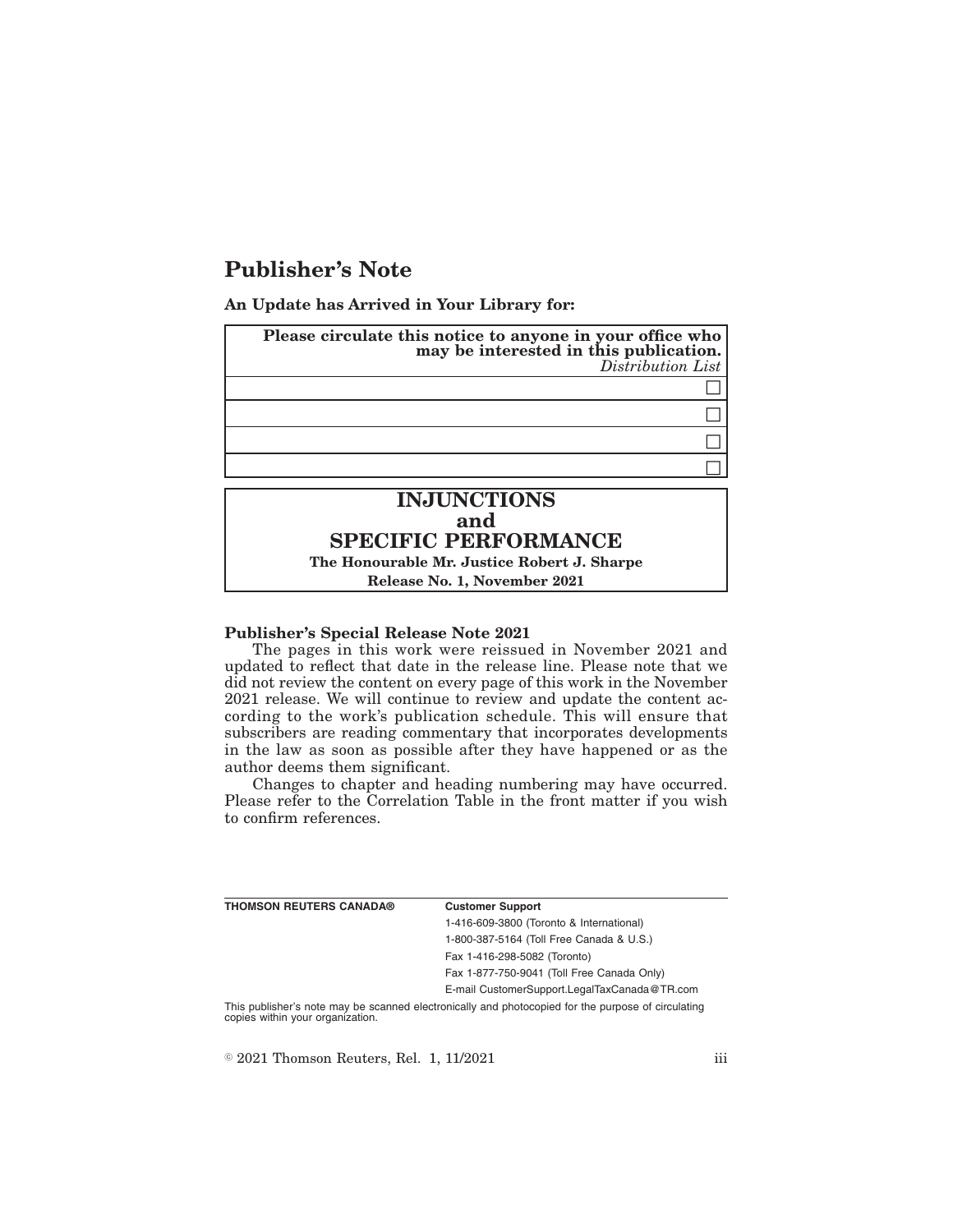### **What's New in this Update:**

#### **Interlocutory Injunctions: Assessment of the Merits**

In *AC and JF v. Alberta*, 2021 ABCA 24 (Alta. C.A.), leave to appeal refused A.C., et al. v. Her Majesty the Queen in Right of Alberta, 2021 CarswellAlta 1525 (S.C.C.), the Alberta Court of Appeal observed: "Opinions expressed by a chambers judge on the merits or demerits of the moving party's application for an interim or interlocutory injunction are tentative in nature and intended to bind the parties only until a specified date or a trial court resolves them or the parties settle their differences."

### **Interlocutory Injunctions: Enforcement of Undertaking in Damages**

*Ralph's Auto Supply (B.C.) Ltd. v. Ken Ransford Holdings Ltd.*, 2020 BCCA 120 (B.C. C.A.) set aside an order for an assessment of damages where the action was dismissed for want of prosecution: "when an action is dismissed for want of prosecution, equity demands that the surrounding circumstances of the obtaining of the interlocutory injunction and of the dismissal, must be considered before there can be any decision with respect to whether or not the undertaking should be enforced." As there "was no basis…for drawing the inference from the plaintiff's conduct that the claim lacked merit and no basis for concluding the injunction had been wrongly obtained", awarding damages on the undertaking would not be appropriate.

### **Interlocutory Injunctions: Labour Injunction**

For detailed consideration of crafting terms of a labour injunction to protect freedom of expression see *Unifor Canada Local 594 v. Consumers' Co-Operative Refineries Limited*, 2021 SKCA 34 (Sask. C.A.).

### **Interlocutory Injunctions: Standard of Review on Appeal**

*Turtle v. Valvoline Canadian Franchising Corp.*, 2021 SKCA 76 (Sask. C.A.), at paras 31-32, holds that as a chambers judge does not make a final or authoritative determination of how a contract should be interpreted, the usual deferential standard of review applicable to contract interpretation does not apply and the issue is whether she made an error in principle. Compare. however, *Landmark Solutions Ltd. v. 1082532 B.C. Ltd.*, 2021 BCCA 29 (B.C. C.A.), at para 8, holding that the deferential standard does apply.

# **Interlocutory Injunctions: Charter of Rights**

Although to date no s. 7 right to social welfare benefits has been recognized, in *AC and JF v. Alberta*, 2021 ABCA 24 (Alta. C.A.), leave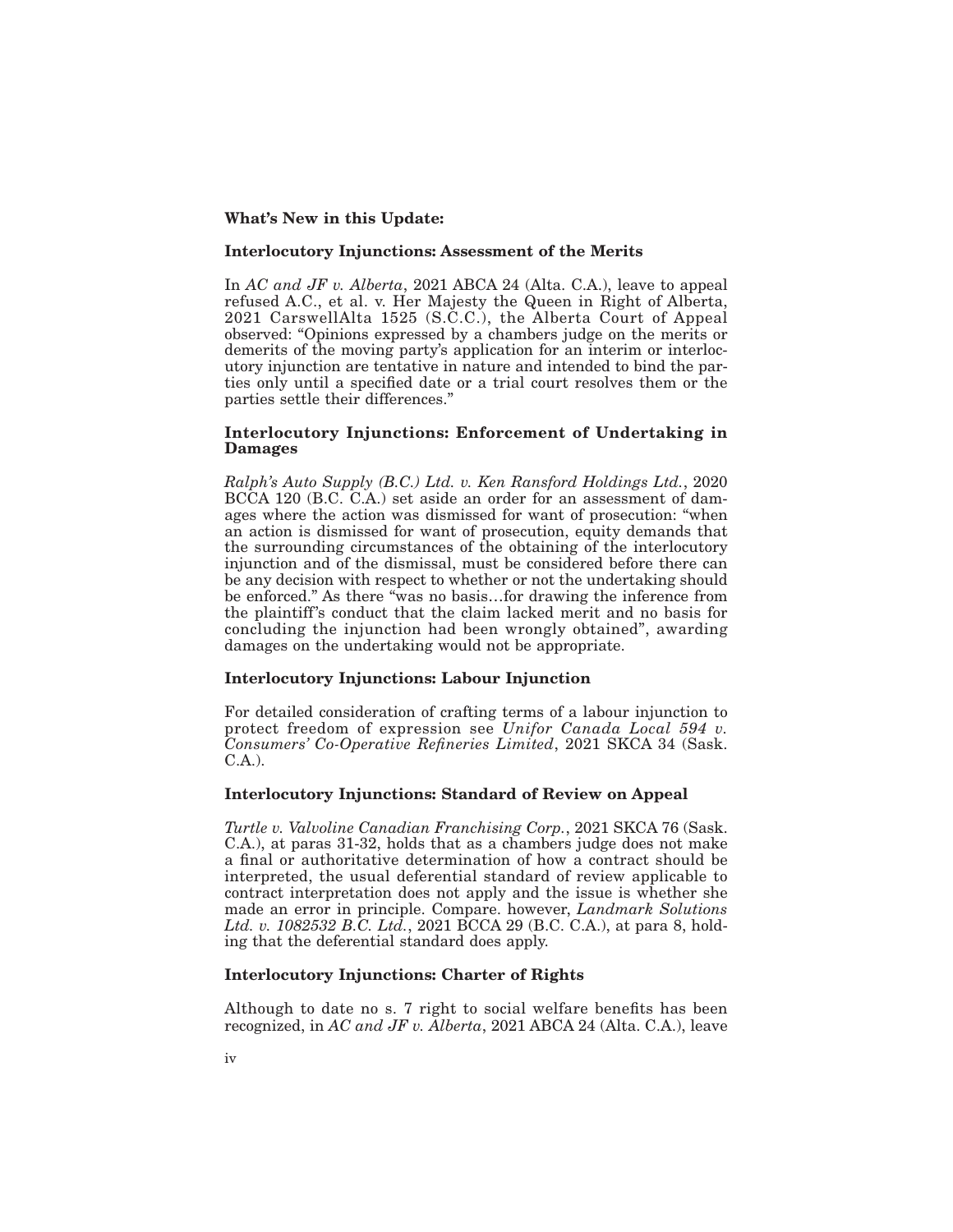to appeal refused *A.C., et al. v. Her Majesty the Queen in Right of Alberta*, 2021 CarswellAlta 1525 (S.C.C.), the Alberta Court of Appeal found, at para. 46, that such a claim raised a serious question to be tried: "The evolutive nature of *Charter* rights is such that it cannot be said at this stage that the claim is frivolous and vexatious, or that it is not arguable." However, the court went on to set aside an interlocutory injunction on the balance of convenience factor, finding that the public interest in enforcing the law as it stood should prevail.

### **Interlocutory Injunctions: COVID Restrictions**

*Beaudoin v. British Columbia*, 2021 BCSC 248 (B.C. S.C.), refused an injunction to enforce COVID restrictions imposed on religious services was refused where enforcement would be an issue and the regulatory scheme provided alternate means of enforcement.

See also *TAM v. Alberta*, 2021 ABQB 156 (Alta. Q.B.), refusing an interlocutory injunction to restrain the implementation of a revised scheme to provide Injectable Opioid Agonist Treatment to individuals suffering from opioid addiction.

# **Injunctions regarding Medical Assistance in Dying**

In *Sorenson v. Swinemar*, 2020 NSCA 62 (N.S. C.A.), the Nova Scotia Court of Appeal held that "[t]he determination of eligibility for MAID [medical assistance in dying], including whether an individual has capacity, is one that should be left to approved healthcare assessors" and that the courts lack institutional capacity to grant an injunction at the suit of one spouse to prevent the other spouse from accessing a medically approved procedure.

### **Contempt: Defence of Necessity**

Attempts to raise the defence of necessity where there has been defiance of a court orders in support of a cause have not met with success. In the words of the British Columbia Court of Appeal in *Trans Mountain Pipeline ULC v. Mivasair*, 2020 BCCA 255 (B.C. C.A.), at paras 78 and 84, a case involving protesters opposed to the Trans Mountain Pipeline: "the necessity defence presents unique and potentially insurmountable challenges where the wrongful conduct is rooted in purposeful defiance of a court order and a public display of disagreement with the lawfulness of the impeded activity, or dissatisfaction with government's policy choices in authorizing that activity" as the "the planned public defiance of a court order to stop lawfully authorized activity in furtherance of an individual or societal goal, no matter how altruistic or serious that goal may be, is much more akin to a "choice" than to morally involuntary behaviour."

#### **Contempt: Standard of Review on Appeal**

 $\textdegree$  2021 Thomson Reuters, Rel. 1, 11/2021 v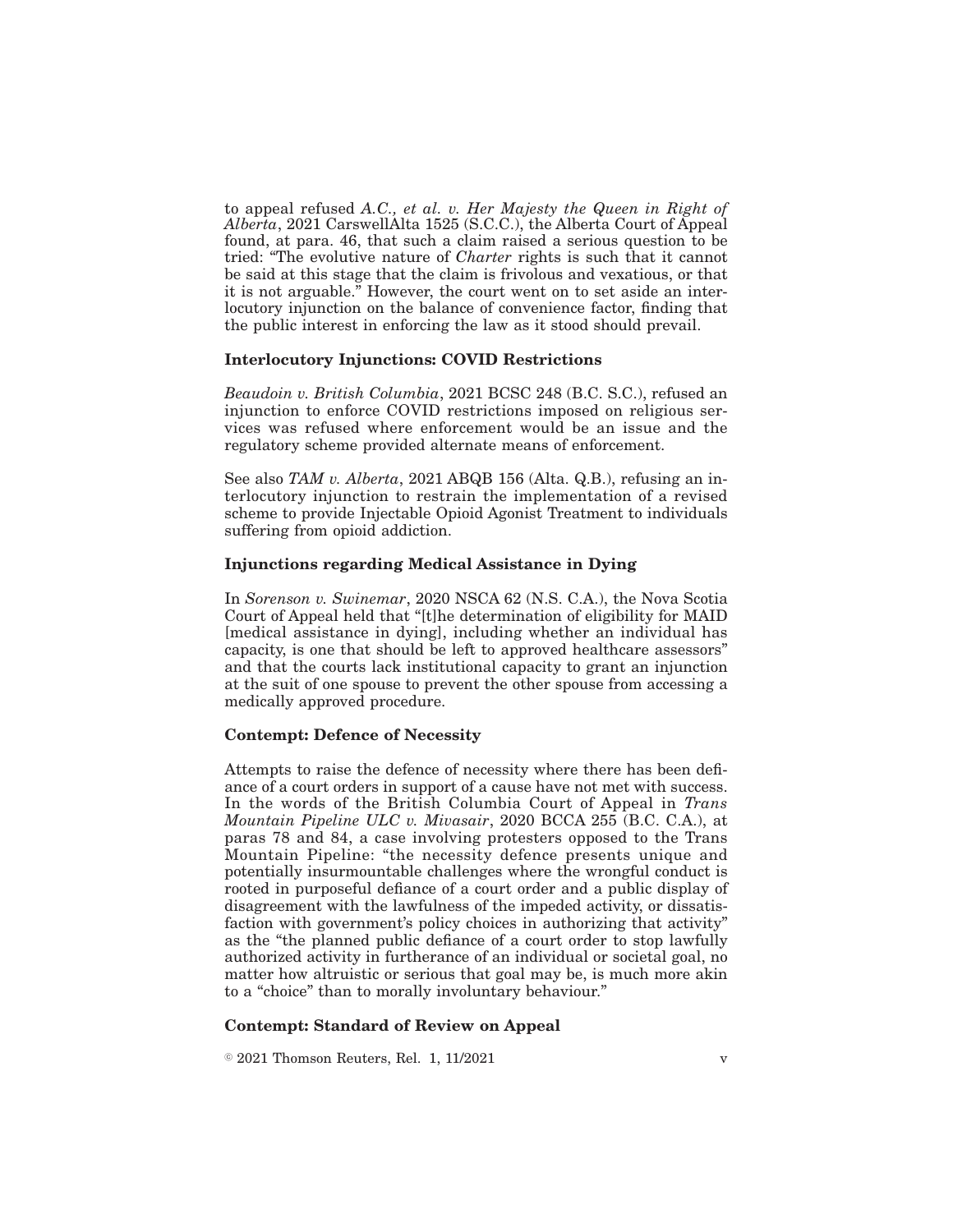In *Law Society of Alberta v. Beaver*, 2021 ABCA 163 (Alta. C.A.), at paras 29-30, the Alberta Court of Appeal held that the principles governing the standard of review for criminal appeals apply with respect to appeals from sanctions for civil contempt:

An appellate court may only interfere with a sentence, in this case a sanction, in one of two situations:

(1) where the sentence (sanction) imposed by the sentencing judge is demonstrably unfit; or

(2) where the sentencing (sanction) judge commits an error in principle, fails to consider a relevant factor, or erroneously considers an aggravating or mitigating factor, and such an error has an impact on the sentence (sanction) imposed…

Determining the appropriate sanction for civil contempt involves an exercise of discretion and the standard of review is reasonableness. The reviewing court cannot substitute its own discretion unless it finds that the chambers judge erred by failing to give sufficient weight to relevant considerations, proceeded in an arbitrary manner, relied upon erroneous facts or incorrect legal principles, or where there is likely to be a "failure of justice".

### **Specific Performance: Sale of a Business**

Where the approval of a third party is required, as in the case of the sale of an automobile franchise business, specific performance may be refused: *Ruparell v. J.H. Cochrane Investments Inc. et al.*, 2020 ONSC 7466 (Ont. S.C.J.).

#### **Specific Performance: Contract to Build**

In *Este v. Esteghamat-Ardakani*, 2020 BCCA 202 (B.C. C.A.), reconsideration/rehearing refused 2021 BCCA 78 (B.C. C.A.), leave to appeal refused *Rosa Donna Este v. Mina Esteghamat-Ardakani*, 2021 CarswellBC 947 (S.C.C.), the British Columbia Court of Appeal held that the supervision problem with a contract to build cannot be overcome by making an order requiring the parties to cooperate in the construction (at para 53):

An obvious problem presented by compelled participation in property construction is management of the myriad small and large decisions required of owners. The judge addressed this by ordering the parties to cooperate, with the court as the arbiter should they disagree. To state this proposition is, in my view, to demonstrate the impermissibly vague and unenforceable nature of the cooperation order, and the unsuitability of the court making those construction decisions is obvious. On what principle could a judge decide door handles or counter tops?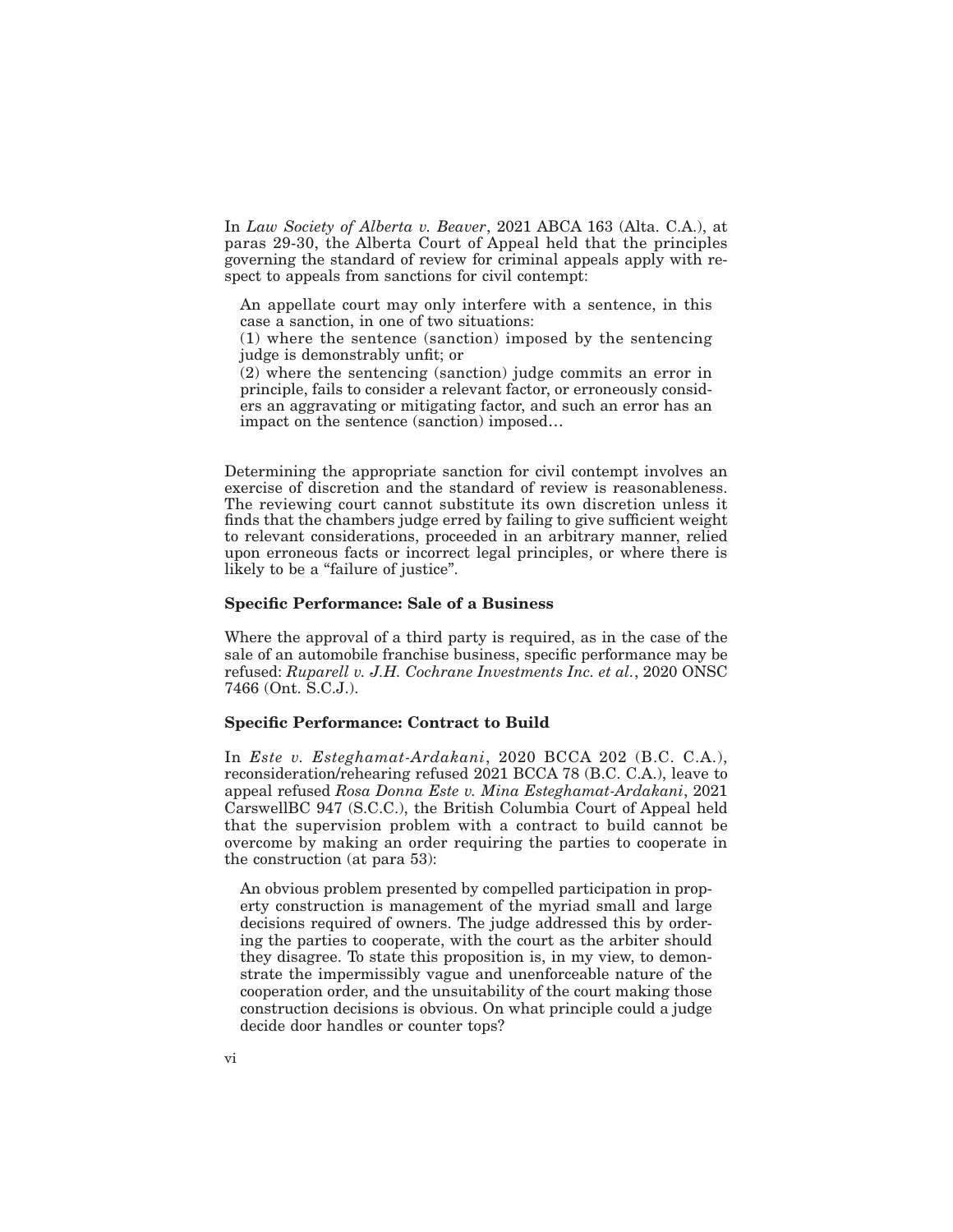### **Specific Performance: Purchase of Real Property**

In *Lucas v. 1858793 Ontario Inc. (Howard Park)*, 2021 ONCA 52 (Ont. C.A.), the Ontario Court of Appeal stated (at para 77): "the specific performance analysis is not merely a search for uniqueness . . . other factors such as the inadequacy of damages as a remedy and the behaviour of the parties also play a role." The court gave significant consideration to the efforts invested in finding a suitable residential condominium and the drastic increase in market prices between the time of purchase and the court judgment which made mitigation difficult.

### **Specific Performance: Commercial Property**

Existing partial interest in land and investment in obtaining full rights (time, effort, and money) are factors favouring the granting specific performance for parcels of commercial land: *Fram Elgin Mills 90 Inc. v. Romandale Farms Limited*, 2021 ONCA 201 (Ont. C.A.), at para 292.

### **Specific Performance: Promise to Make a Will**

*Munro v. James*, 2020 BCSC 1348 (B.C. S.C.), held that specific performance may be granted to enforce a promise to make a will, particularly where the claim is asserted against the estate after the will maker's death. The rationale was described in a British Columbia case in the following terms (at para. 191):

First, a contract to make a will is a contract not only to transfer property but to create a relationship between a personal representative and a beneficiary with rights and obligations that go beyond the four corners of the contract, and indeed go beyond the bounds of contract law. A will gives rise to a fiduciary relationship between the personal representative and beneficiary, and a failure by the personal representative to fulfil her duties could give rise to a claim for breach of trust. Damages for breach of a contract to make a will risk undercompensating the plaintiff because they do not place the plaintiff in the position of beneficiary of an estate with the rights and remedies associated with this position.

Second, by its nature, a testamentary gift has an uncertain value insofar as any gift that passes through an estate is subject to probate fees and taxes triggered on death. In these cases, the consideration that is to pass to the party entitled to receive the testamentary gift is uncertain and damages for breach of a contract to make a will would be extremely difficult to calculate.